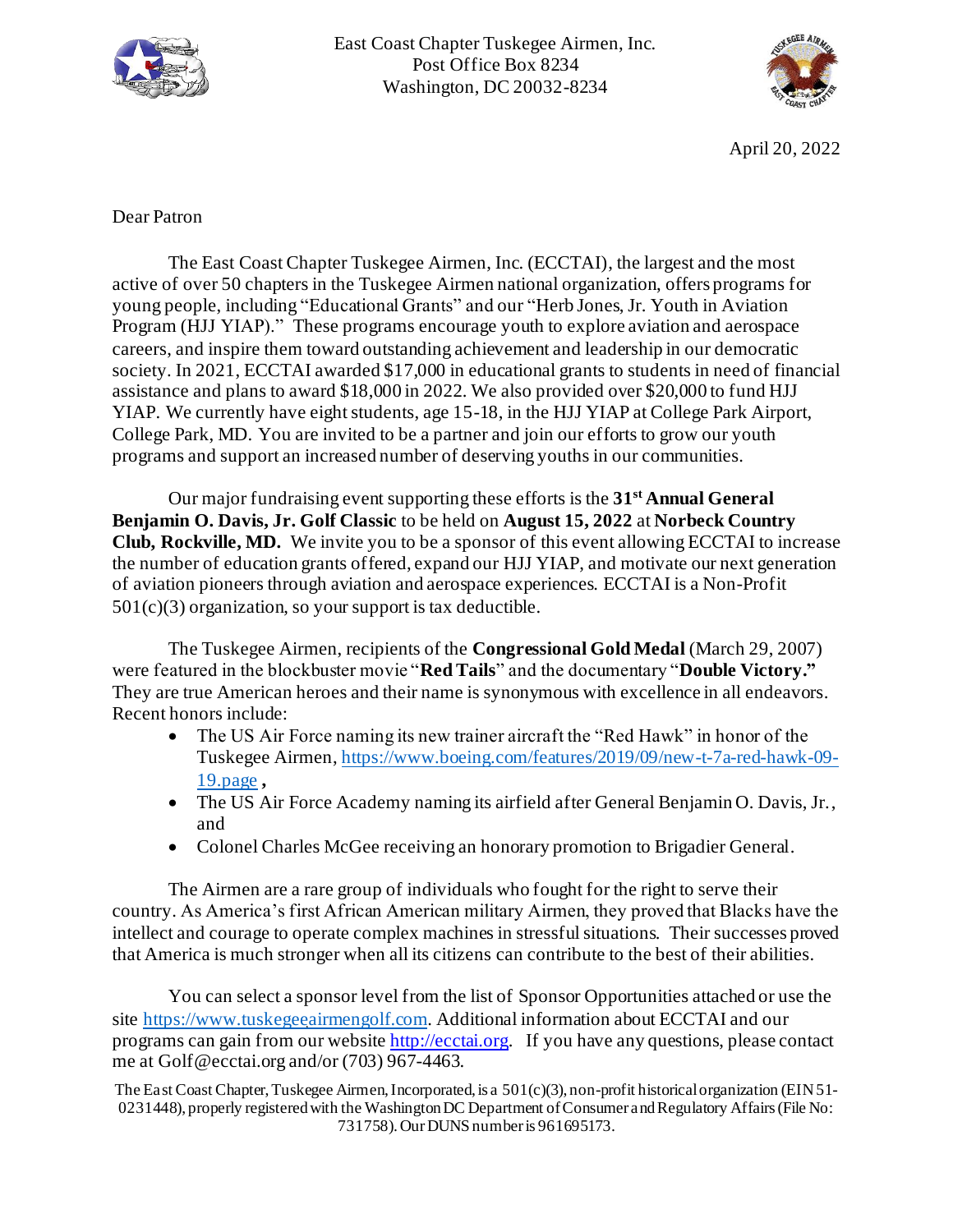



We welcome your support!

Sincerely,

C faunce L

CLARENCE D. SMITH, JR. Colonel, USAF (Retired) Past President and Golf Chair

Attachment Sponsor Opportunities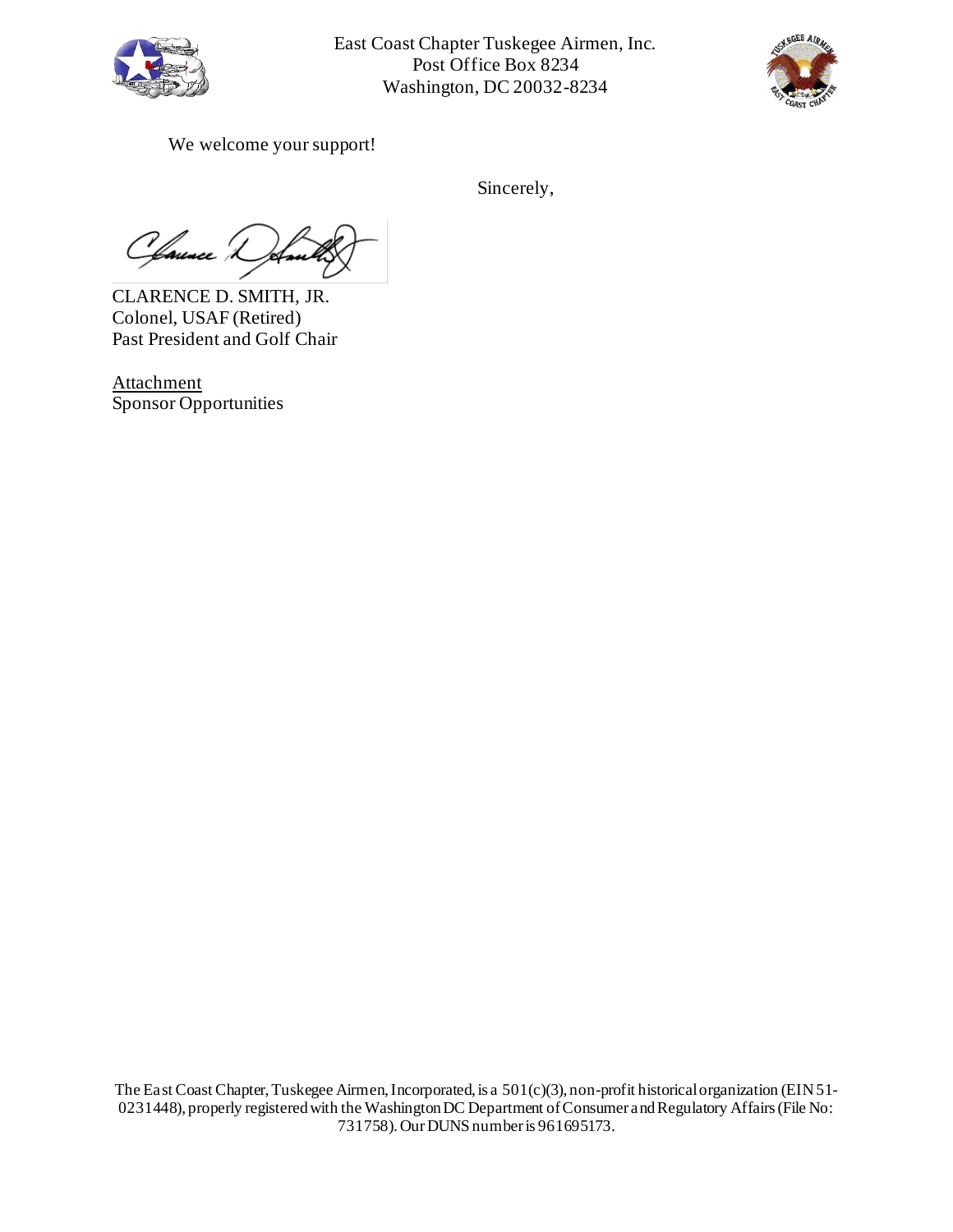



# **2022 General Benjamin O. Davis, Jr. Golf Classic Sponsor Opportunities**

#### **\_\_\_\_ \$10,000 99th Fighter Squadron Sponsor (One)**

The 99<sup>th</sup> Fighter Squadron, the most recognized unit, was the first Tuskegee Airmen unit to deploy to North Africa and Italy during World War II.

Three complimentary foursomes, event banner, hole signage, replica of Tuskegee Airmen Congressional Gold Medal (once), three honorary memberships in ECCTAI, three embossed "Red Jackets," VIP seating at ECCTAI events, private meeting with Original Tuskegee Airmen at Sponsor event, logo on ECCTAI website

### **\_\_\_\_ \$5,000 618th Bombardment Squadron Sponsor (Multiple)**

The 618<sup>th</sup> Bombardment Squadron was the squadron of William Broadwater, one of the founders of the Gen B. O. Davis, Jr. Golf Classic. It was one of four squadrons in the 477<sup>th</sup> Bombardment Group.

Two complimentary foursomes, hole signage, replica of Tuskegee Airmen Congressional Gold Medal (once), two honorary memberships in ECCTAI, two embossed "Red Jacket," VIP seating at ECCTAI events, and logo on ECCTAI website

### **\_\_\_\_ \$2,500 332nd Fighter Group Sponsor (Multiple)**

The 332<sup>nd</sup> Fighter Group was the lead organization for Tuskegee Airmen units deployed during World War II. It led four fighter squadrons and was commanded by then Lt Col Benjamin O. Davis, Jr.

One complimentary foursome, hole signage, one honorary membership in ECCTAI, one embossed "Red Jacket (if not previously received), reserved seating at ECCTAI events, and logo on ECCTAI website

#### **\_\_\_\_ \$2,500 477th Bombardment Group Lunch Sponsor (Multiple)**

The 477<sup>th</sup> Bombardment Group, comprised of four squadrons, trained to fly the B-25 in the war against Japan. World War II ended before they deployed. Members of this organization led the famous "Freeman Field Mutiny."

One complimentary foursome, hole signage, one honorary membership in ECCTAI, one embossed "Red Jacket (if not previously received), reserved seating at ECCTAI events, and logo on ECCTAI website

The East Coast Chapter, Tuskegee Airmen, Incorporated, is a 501(c)(3), non-profit historical organization (EIN 51- 0231448), properly registered with the Washington DC Department of Consumer and Regulatory Affairs (File No: 731758). Our DUNS number is 961695173.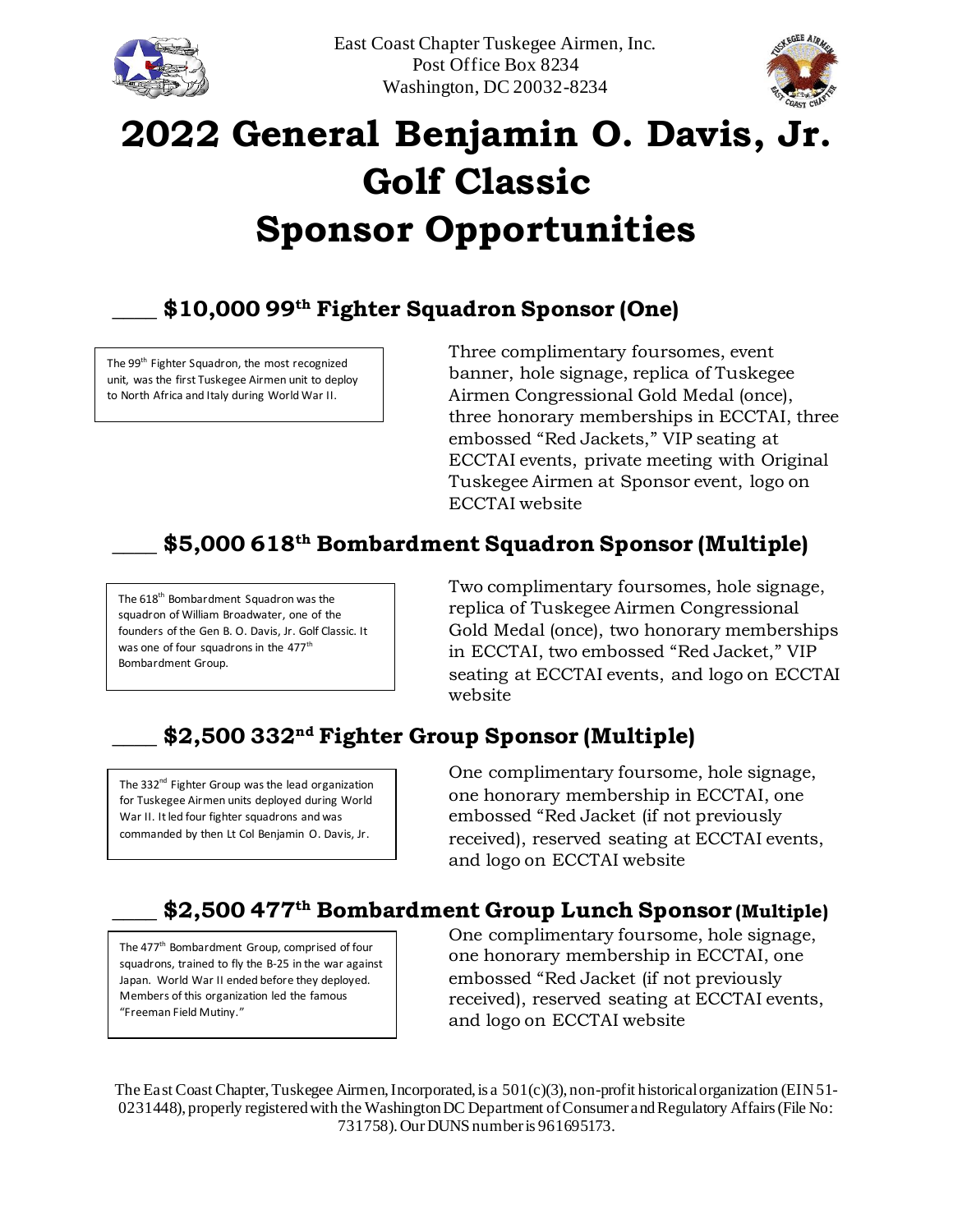



## **\_\_\_\_ \$1,000 96th Maintenance Group Sponsor (Multiple)**

The 96<sup>th</sup> Maintenance Group, comprised of two squadrons, performed maintenance for the flying units.

Two golfers, hole signage, one honorary membership in ECCTAI, logo on ECCTAI website

| \$500 Beverage Cart<br>(Multiple)                                 | Hole signage, one honorary membership in<br>ECCTAI, logo on ECCTAI website  |
|-------------------------------------------------------------------|-----------------------------------------------------------------------------|
| \$500 Men's Long Drive                                            | Hole signage, one honorary membership in<br>ECCTAI, logo on ECCTAI website  |
| \$500 Women's Long<br><b>Drive</b>                                | Hole signage, one honorary membership<br>in ECCTAI, logo on ECCTAI website  |
| \$500 Men's Closest to<br>the Pin                                 | Hole signage, one honorary membership in<br>ECCTAI," logo on ECCTAI website |
| \$500 Women's Closest<br>to the Pin                               | Hole signage, one honorary membership in<br>ECCTAI, logo on ECCTAI website  |
| \$500 Driving Range                                               | Range signage, one honorary membership in<br>ECCTAI, logo on ECCTAI website |
| \$500 Putting Contest                                             | Signage, one honorary membership in<br>ECCTAI, logo on ECCTAI website       |
| Monetary or raffle gifts<br>valued at \$500 or more<br>(Multiple) | Hole signage, one honorary membership in<br>ECCTAI, logo on ECCTAI website  |
| Monetary or raffle gift<br>value less than \$500<br>(Multiple)    | Hole signage (\$200 - \$499), ECCTAI<br>recognition                         |

## **Questions, contact golf@ecctai.org**

The East Coast Chapter, Tuskegee Airmen, Incorporated, is a 501(c)(3), non-profit historical organization (EIN 51-0231448), properly registered with the Washington DC Department of Consumer and Regulatory Affairs (File No: 731758). Our DUNS number is 961695173.